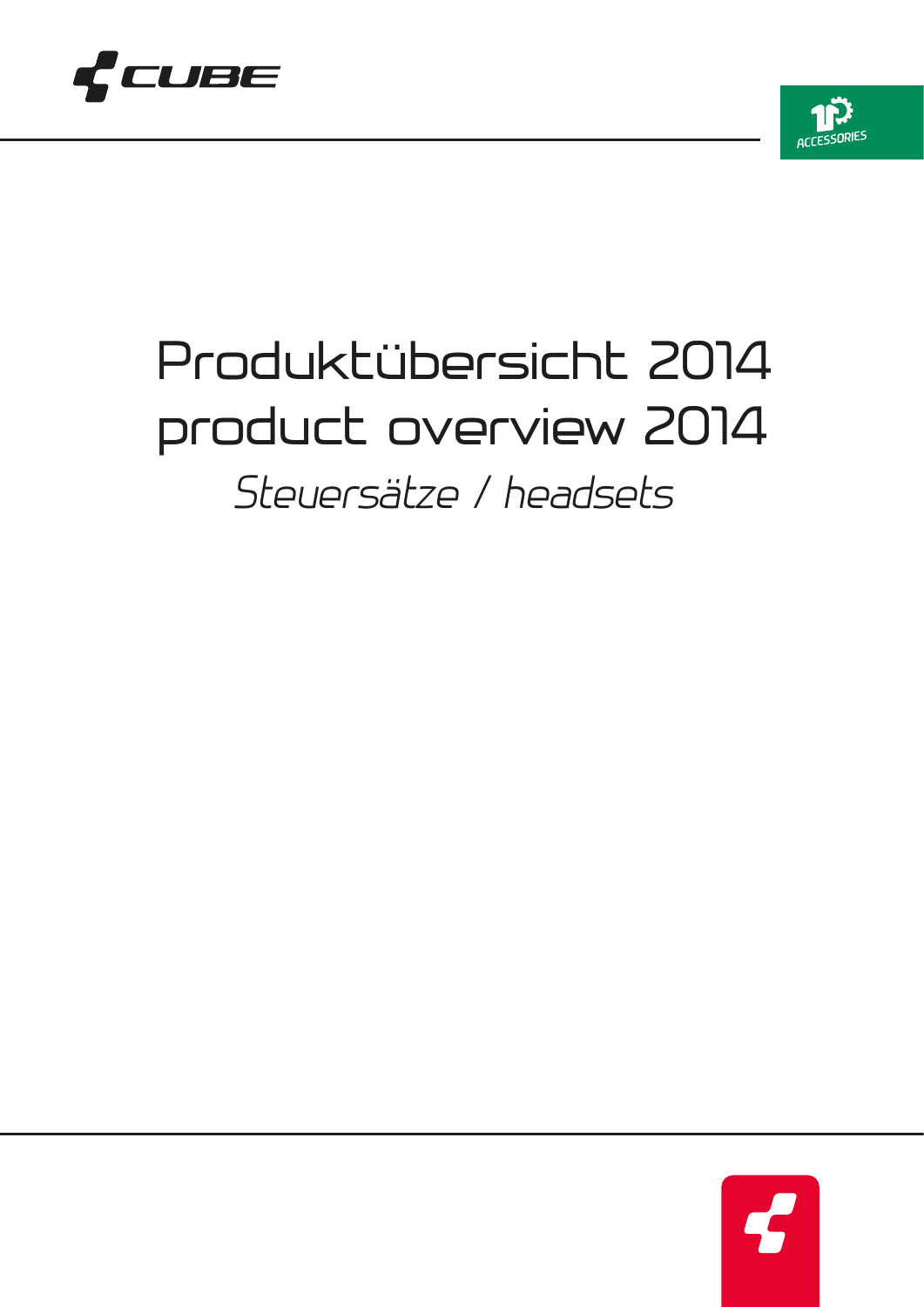



#### *10324 CUBE Steuersatz / headset ORBIT Z*



# 2011/2012 : 2011/2012 : Comp- Serie, LTD- Serie, LTD AMS 100 2011,<br>AMS WLS Pro 2011, Tonopah Team SL, Race 2011, Kathmandu 2011,<br>AMS 110 Race und SL 2011, Aerium Pro und Race 2011, Reaction SE<br>2011, Reaction Pro Mids. 2011

**2013:** Aerium HPA Race SL 2013, XMS 120 2013, EPO Dehli/Travel/Touring/Reaction 2013, alle AMS WLS 2013, alle Acces WLS 2013

**2014:** Comp Series, LTD Series , Acces WLS 27,5/29 SL, Acces WLS RACE/PRO, Aerium HPA PRO, Cross Pro, alle Delhi, Hyde PRO,<br>Nature PRO, Race One 27,5/29, Kathmandu, Kathmandu classic, SL<br>Road PRO/RACE, alle Touring ,Town, Travel City/PRO, Curve PRO

**Hybrid:** Delhi Hybrid Pro, Touring Hybrid PRO, Town Hybrid, Travel Hybrid RT/PRO/PRO RT

#### *10325 CUBE Steuersatz / headset ORBIT Z-t+1 1/8 Reduzierhülse / adapter*

**2011/2012:** EPO shadow black 2011 u. StVZO, AMS 130 Race, SL<br>2011, AMS 150 Race, SL 2011, Agree Pro, SL 2011, Litening HPT<br>2011, EPO shadow black 2012 u. StVZO, AMS 130 SL, SLT 2012,<br>AMS 150 Race, SL 2012, AMS 29er Race,

**2013:** alle EPO Nature, AMS 150 RACE/SL, AMS 120 29 RACE/SL/SLT, Cross Race, Reaction PRO/SL 29, Reaction RACE 26



**Hybrid:** Stereo Hybrid 120 29, Stereo Hybrid 140 27,5

#### *10326 CUBE Steuersatz / headset ORBIT 1,5 R*

**2011/2012 :** AMS HPC PRO, AMS LTD 125 PRO, Fritzz, Stereo WLS 2011, Stereo PRO/RACE, 2011, Stereo RACE/SL 2012, Fritzz SL 2012





**2011/2012:** Hyde Team, SL, Hooper Pro 2011, Hyde Race; Editor 2012 **2013:** Hyde Team, SL, Hooper Pro 2013, Hyde Race; Editor 2013, alle Aerium

**2014:** Hyde Race; Editor, alle Aerium

*10327 CUBE Steuersatz / headset ORBIT* 

*mit Alu- Kappe / with alloy cap*

#### *10328 CUBE Steuersatz / headset ORBIT I mit Carbon- Kappe / with carbon cap*



**2011/2012 :** Aerium HPC Pro, Race 2011, Aerium HPC Pro, Race 2012

**2013:** Hyde Team, SL, Hooper Pro 2013, Hyde Race; Editor 2013, alle Aerium

**2014:** Hyde Race; Editor, alle Aerium

#### *10329 CUBE Steuersatz / headset Gravity 1/DX Pro 1+1,5 Konus / conus*



**2011/2012:** Hanzz **2013:** TWO 15, Hanzz **2014:** TWO 15, Hanzz